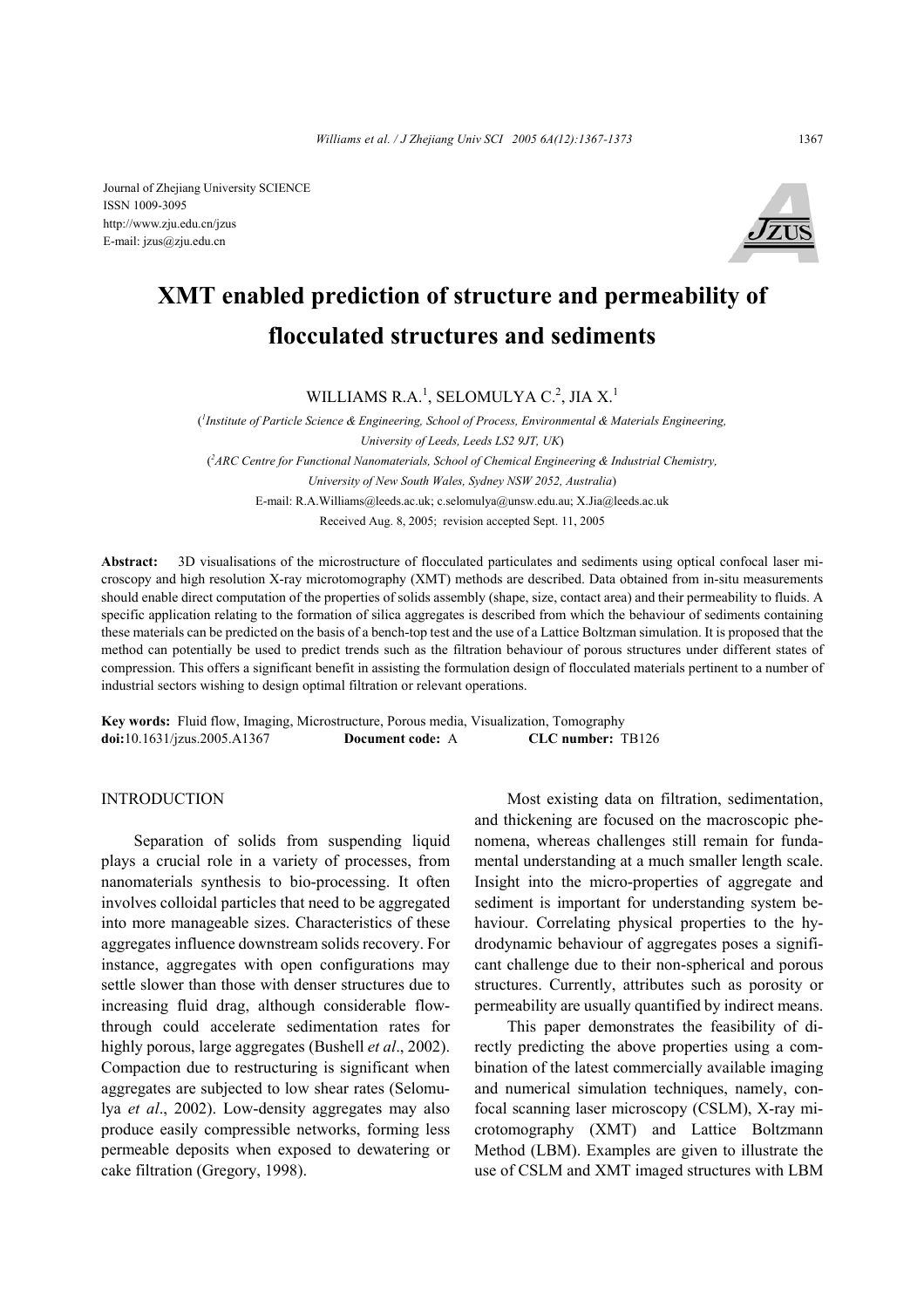to visualise fluid flow or pressure distribution across complex solid structures. Potentially, it could assist in the understanding of settling behaviour for permeable aggregates, as well as sediment consolidation.

# HYDRODYNAMIC IMAGING OF HYDRATED **SPECIMENS**

## **Confocal scanning laser microscopy**

Polydisperse silica particles  $(d[4,3] = (22 \pm 11) \text{ }\mu\text{m}$ measured by Malvern<sup>TM</sup> 2000) of 0.5 g/L and 10 g/L initial concentrations were flocculated according to standard jar test procedure with iron chloride/Magnafloc 155 and Zetag 7654, respectively, giving average floc sizes of  $(276\pm137)$  µm and  $(72\pm35)$  µm. Samples were prepared for analysis in a high speed confocal scanning laser microscopy unit (Leica TCS SP2). Aggregates were carefully transferred using wide-mouth pipettes to a custom-made slide, comprising a brass plate with 8 mm diameter wells of 1.6 mm depth fused on a glass slide. This arrangement kept the aqueous samples from being compressed by the cover slip, whilst ensuring that they remained relatively inert during each scanning period (<5 min).

A fluorescent dye (Rhodamine B) was added to aggregates from 0.5 g/L flocculated suspension (with the filter set at 514 nm), and observation was done using a  $20 \times$  oil immersion lens with a numerical aperture of 0.7. Staining was not performed on the 10 g/L solids content sample, as preliminary tests showed that the dye did not distribute evenly throughout this more concentrated assembly. The confocal microscopy system was set at a reflection mode with equal magnification for this sample. The optical sections for both specimens are shown in Fig.1. The corresponding 3D segments are given in Fig.2.



**Fig.1 Optical sections of settled silica aggregates at (a) 0.5 g/L (610 µm×610 µm) and (b) 10 g/L (480 µm×480 µm)** 

(a)  $(b)$ 

**Fig.2 Reconstructed 3D CSLM images at 45° view of settled silica aggregates at (a) 0.5 g/L and (b) 10 g/L** 

The voxel size was set at  $1.0 \sim 1.6$  µm while signals at *z*-direction were collected up to the distance of 50 µm. The scanning region and depth for confocal imaging are considerably limited by several factors. Higher magnification requires the optics to move closer to the specimen, thus reducing the scanning area. Confocal imaging suffers deterioration in signal-to-background ratio as it probes deeper into a sample, partly because the intensity of incoming laser from excitation source deteriorates as it is absorbed by fluorophores located other than at the plane of focus. Background interference also increases due to light scattering originated from regions away from the point being instantaneously illuminated. Accordingly, only a section of around 50 µm thickness can be observed in this case (Fig.2)—the scanning depth is currently limited to a few hundred microns for more sparsely distributed specimen.

For sediments or compact aggregates, the limitations are exacerbated by multiple scattering and obscuration of individual components within the packed sample. Yet the technique might be useful for quantitative image analysis due to its capability of resolving individual sub-micron particles. Current applications include the calculation of bacterial cell numbers, microbial areal fractions, and cell volumes from fluorescence signals with nucleic acid staining ('tagging'). Potentially, it can be used to determine the mass fractal dimension from the spatial position of each particle for small discrete aggregates in chemically heterogeneous or opaque systems (for which light scattering techniques are somewhat inappropriate), assuming that the estimation from a thin slice is applicable for an entire object (Thill *et al*., 1998).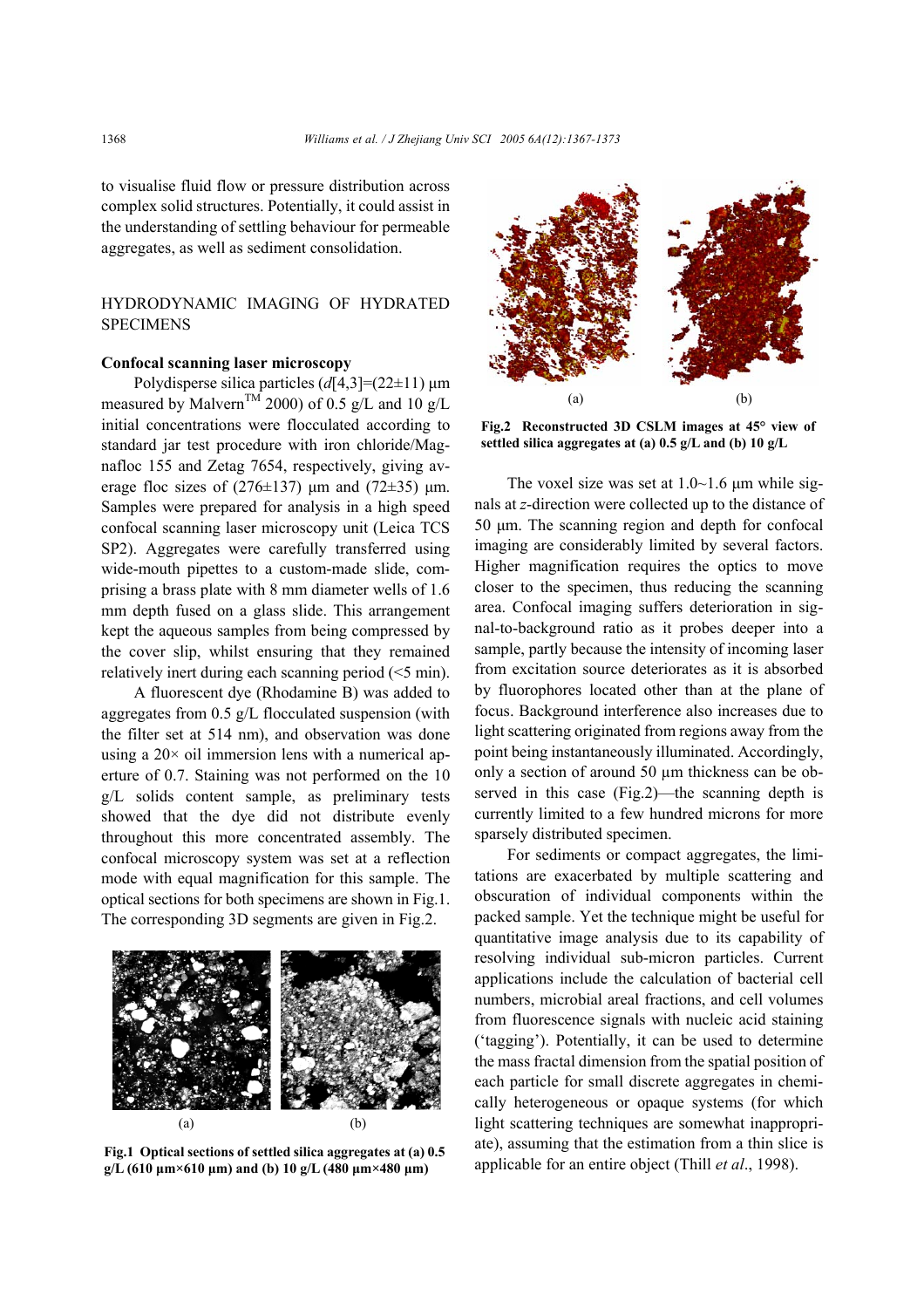#### **High resolution X-ray microtomography**

We report below the data obtained using a desktop XMT system, SkyScan® 1072. Here, a spatial resolution less than 5 µm is attainable, similar to that of a synchrotron XMT. However, the size of scanned object decreases to less than 4 mm across at the highest magnifications. As data acquisition normally takes around 30 min or more, any vibration or disturbance to the sample has to be avoided during this period, to prevent the presence of artifacts in the reconstructed image. This also means that any dynamic changes to the structure of sample in this timescale should be avoided, although there are examples of non-equilibrium studies being undertaken (Leonard *et al*., 2003). XMT is capable of probing the internal structure of much larger objects than CSLM with greater depth penetration, provided there are sufficient contrasts in the shadow images for tomographical reconstruction. The contrast between an object and background depends on distinction in the attenuation values between the two, normalized by the background attenuation. It is a function of the photon energy of X-ray beam, as well as electron density and effective atomic number of the material, hence resolving a solid specimen in dry condition would be easier than in saturated or liquid phase, for example. In the range of X-ray energies generated by SkyScan<sup>®</sup> 1072 (<100 keV), the difference in atomic numbers is important as interactions between X-rays and materials mostly occur via photoelectric absorption. Enhanced contrasts may be achieved by adding an element with high atomic number to the water phase or using a dual-energy imaging approach (Wildenschild *et al*., 2002).

Silica aggregates were carefully transferred to a 0.25 ml thin-walled glass vial with 5 mm inner diameter, after which they were left to settle for at least 48 h before XMT analysis. This arrangement was needed to ensure minimal movement effects during 180° rotation of the object (with 0.45° step size) during image capture. The voxel size was 5.5 µm at  $48\times$  magnification and 5.7 µm at  $45\times$  magnification for 10 g/L and 0.5 g/L specimens, respectively. Conebeam (Feldkamp) reconstruction algorithm was used at an intensity threshold (based on cross-section to image) excluding background measured as water in the glass insert.

3D rendered XMT images of sediments from suspensions with an initial silica solids concentration of 0.5 g/L (1.2 mm×1.2 mm×4.4 mm) and 10 g/L (1.2  $mm \times 1.2$  mm $\times 3.5$  mm) are shown in Fig.3. Conventionally, a sediment porosity profile is constructed through thickness estimated for each sediment layers by optical or other means, assuming a certain packing density model. Analysis of each 2D slice from XMT showed a decreasing porosity with depth, a trend that agrees with experimental observations (Hermawan *et al*., 2004), considering that structural collapse or compaction of sediment network is most likely to occur at lower depth. The overall average porosities were estimated to be 92.4% and 77.2% for low and high silica loadings, respectively.



**Fig.3 Reconstructed 3D XMT images and porosity profiles of settled silica aggregates at (a) 0.5 g/L and (b) 10 g/L loadings**

Due to the small sample size, the use of a high-resolution XMT is currently limited to research purposes, where the interests rest in looking at microscopic properties. Considerable postprocessing is still required to image detailed structure and interconnectivity within millimetre-scale configurations, with specially developed algorithm required to reproduce the network in 3D from 2D data (Lin and Miller, 2004). In the near future, X-ray microtomography could potentially be used to track dynamic changes or fluid transport inside porous media, utilizing multiple radiation sources and sensors that simultaneously collect data and speed up the scanning time (Williams and Jia, 2003).

# FLOW SIMULATION THROUGH POROUS **STRUCTURES**

One possible use of these images is to identify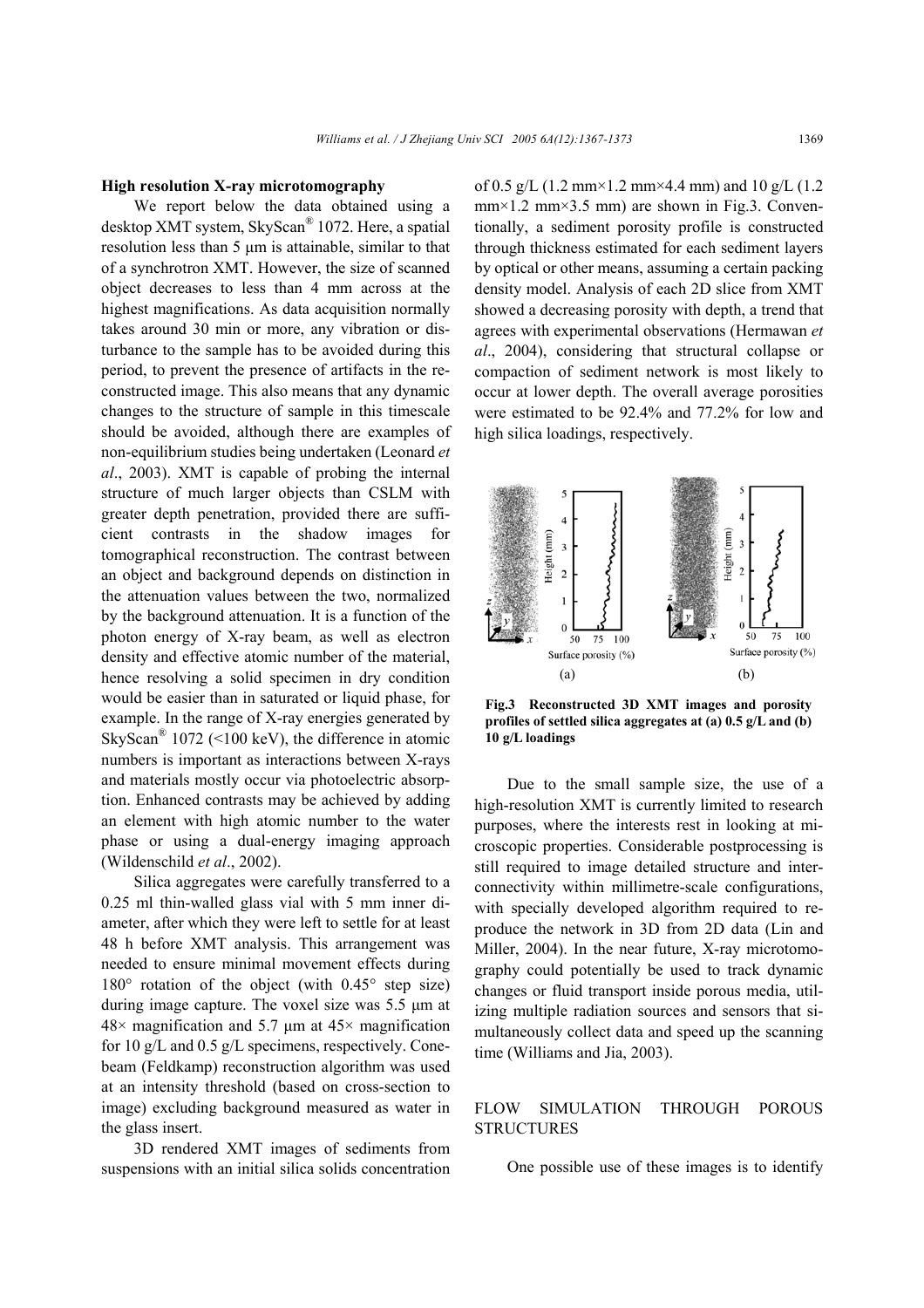and visualize preferable fluid pathways in an irregular structure through direct simulations of various fluid flow phenomena, using the Lattice Boltzmann Method (LBM) (Qian *et al*., 1992). A commercial software package, PowerFLOW®, was used to model fluid flowing through 3D porous solid media. The basic premise is in tracking discrete virtual 'particles' (represented by a density distribution function) in discretised space to represent digitally fluid dynamics. Using a lattice approach, solid geometry, whether computer generated or directly imaged, can be directly imported as a closed surface defined by triangular facets, with each surface voxel generated independently of their neighbours. This circumvents the complexities of grid generation in traditional CFD programs. By setting appropriate boundary conditions, any form of real fluid dynamic process may, in principle, be replicated.

An example here used a digitized section from 3D image captured by XMT as the solid geometry (Fig.4). When importing an image file, the dimensionless size can be mapped to any units of measure, including lattice-units to indicate the characteristic length of resolution (Lin and Miller, 2004). The important consideration is to ensure a correct relationship between sizes among the regions in a simulation case. For simplicity, the solid structure here of size  $30\times30\times30$  (unit) was scaled in millimetre. The purpose was to show the simulation's capability to model fluid behaviour in a physical sense and to observe whether they generate trends as expected in practice, rather than to validate the exact values of parameters.



**Fig.4 A digitized segment from 3D XMT image of 0.5 g/L specimen**

The simulation volume enclosing the solid geometry was set at  $1000 \times 1000 \times 1000$  (unit), with frictionless wall boundary (free-slip wall) to minimize the impact of walls on fluid flow. The solid geometry was placed at the centre of the simulation volume. Flow was set in the simulation volume along *z*-direction by specifying an inlet (where fluid is 'injected' into simulation) and an outlet (to 'receive' fluid from simulation), acting as driving boundaries on the opposite sides of the wall. The other 4 sides were specified as frictionless wall boundaries with zero mass and energy flux. The velocity and pressure distributions were generated by setting fluid to flow at inlet velocities of 0.01 m/s, 0.05 m/s, and 0.10 m/s, respectively, and at an outlet static pressure of 101325 Pa (Table 1).

**Table 1 Simulation conditions for fluid flow through digitized 3D structures** 

| Simulation conditions       | 3D laminar flow, isothermal         |  |  |  |
|-----------------------------|-------------------------------------|--|--|--|
| Characteristic pressure     | 101325 Pa                           |  |  |  |
| Characteristic temperature  | 293 K                               |  |  |  |
| Characteristic density      | $1000 \text{ kg/m}^3$               |  |  |  |
|                             | (a) $0.01 \text{ m/s}$ ;            |  |  |  |
| Characteristic velocity     | (b) $0.05$ m/s;                     |  |  |  |
|                             | $(c)$ 0.10 m/s                      |  |  |  |
| Characteristic viscosity    | $10^{-6}$ m <sup>2</sup> /s         |  |  |  |
| Specific heat               | 4183 J/(kg·K)                       |  |  |  |
| Reynolds number             | (a) 300; (b) 1500; (c) 3000         |  |  |  |
| Total time steps            | 10000                               |  |  |  |
|                             | $2.9\times10^{-3}$ s for 0.01 m/s   |  |  |  |
| Equivalent of one time step | $4.8 \times 10^{-3}$ s for 0.05 m/s |  |  |  |
|                             | $2.4 \times 10^{-3}$ s for 0.10 m/s |  |  |  |

The results for 0.5  $g/L$  and 10  $g/L$  specimens, respectively, when there were no significant changes in fluid properties (after 10000 time steps) are summarised in Table 2. Permeability values were estimated according to Darcy's law (Lin and Miller, 2004)

$$
k = -\frac{U\mu}{\Delta P/\Delta z} \tag{1}
$$

where  $k$  is the permeability,  $U$  is the average fluid velocity across the solid structure,  $\mu$  is the dynamic viscosity, and ∆*P*/∆*z* is the pressure gradient along *z*-direction. The value for permeability (*k*) can be obtained from the slope of a plot between −*µU*∆*z* and ∆*P*.

The average velocity value for fluid travelling through the 0.5 g/L specimen was higher than for flow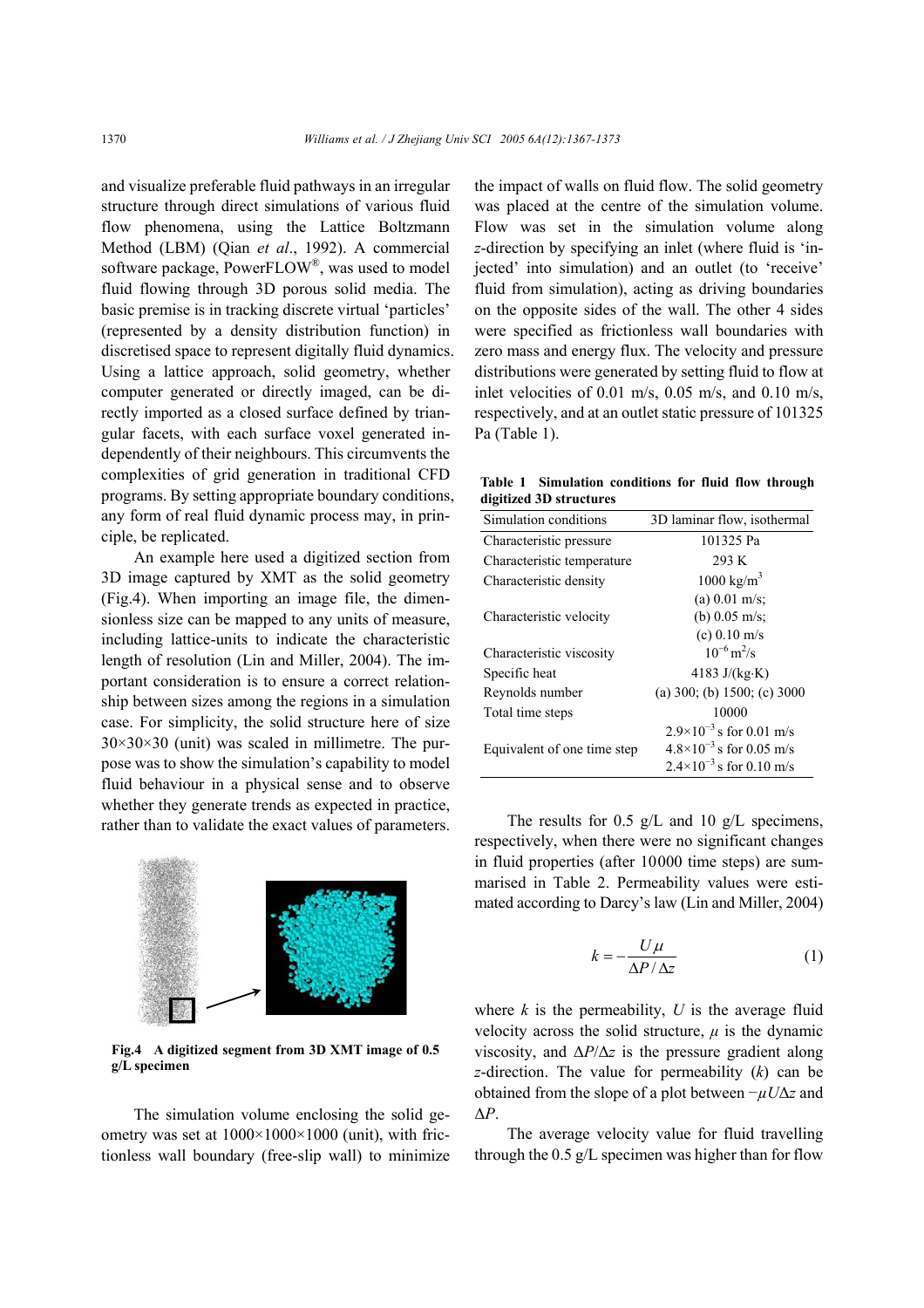inside the 10 g/L segment for similar inlet velocity, indicating a less resistance to flow. PowerFlow® outputs in Fig.5 and Fig.6 reveal a range of velocity magnitudes measured at the limit of resolution within the configuration for inlet velocities 0.01 m/s and 0.10 m/s. Faster flows, as indicated by warmer colours in the plots, display the preferential pathways as fluid navigated through the channels between adjacent solids.

Fluid was shown to penetrate into the main section of 0.5 g/L, particularly at a higher inlet velocity (Fig.6), with the internal velocity decreasing further along the structure. The 10 g/L configuration was less permeable, with flows occurring mostly around the edges or on the outside, rather than across the solid. The 3D contour plots in Fig.5b show that only a small fraction of fluid could reach the average velocity of 1.4E-4 m/s inside solid geometry when the ambient fluid was flowing at 0.01 m/s. The proportion of internal flow was more substantial when the surrounding velocity was higher (Fig.6b), thus providing the necessary differential pressure for flow through the structure.

The comparatively higher resistance at 10 g/L loading is also reflected by the higher pressure drop across the structure for all inlet velocities (Table 2). Fig.7 shows the distribution of internal pressure, indicating the extent of fluid pressure likely to be imposed on the solid structure at a specific flow velocity. Elevated pressure distribution was experienced on the side of fluid entry as expected, and was more significant for the lower solid loading. This type of simulation, integrated with real structural data from imaging, could potentially be useful for predicting trends such as sediment permeability, compressibility, or cake resistance during a filtration process.

Another example of possible applications is

given using a smaller structure formed by an assembly of 700 particles (primary particle diameter: 20 µm) through a simulated aggregation process (Jia *et al*., 2000), resulting in an aggregate of  $d_F$  2.1 (Fig.8).

By applying a specific streamline velocity of 0.01 m/s (within the range of terminal settling velocity values estimated from Stokes' equation for fractal aggregates of similar size) in one direction; eddies, which occur when fluid encounters obstructions and subsequently alters direction, can be located (blue indicating counter-clockwise and red for clockwise rotations, respectively). Swirling motions and vorticity (physically defined as a measure of angular velocity if a continuum fluid can be represented by discrete 'packets') cause drag that could influence sedimentation rate. This type of simulation would enable the effects of fluid drag and permeability to be quantified for aggregates of any shapes and structures, as a step towards a more comprehensive model that could accurately relate the aggregate physical properties and their settling velocity (Bushell *et al*., 2002). Likewise, the relative motion between small eddies acting on a solid body produces hydrodynamic (pressure and tensile) stresses that could induce fragmentation. Accurate visualization should enable a better appreciation of these elements.

These simulations demonstrate the potential for predicting the properties of real structures by combining tomographic images with versatile modelling tools. Data including internal flow and pressure distribution and other transport properties, which are not easily accessible experimentally, could be attained with this approach. The next step will be to link the solid physical properties at micro-scale with the observed fluid dynamics, in order to develop a fundamental relationship from directly measurable parameters.

| Parameters                   | Inlet<br>velocity<br>(m/s) | Average inter-<br>nal velocity<br>(m/s) | $x$ -velocity <sup>*</sup><br>(m/s) | $v$ -velocity<br>(m/s) | z-velocity<br>(m/s)  | Average in-<br>ternal pressure pressure drop<br>(Pa) | Estimated<br>(Pa)  | Estimated<br>permeability<br>(m <sup>2</sup> ) |
|------------------------------|----------------------------|-----------------------------------------|-------------------------------------|------------------------|----------------------|------------------------------------------------------|--------------------|------------------------------------------------|
| $0.5 \text{ g/L}$<br>segment | 0.01                       | $6.5 \times 10^{-4}$                    | $-1.6 \times 10^{-5}$               | $4.3 \times 10^{-6}$   | $4.8\times10^{-4}$   | 101325                                               | $7.9\times10^{-2}$ |                                                |
|                              | 0.05                       | $5.1 \times 10^{-3}$                    | $2.1 \times 10^{-5}$                | $3.1 \times 10^{-5}$   | $4.1 \times 10^{-3}$ | 101336                                               | $\mathcal{L}$      | $4.1 \times 10^{-8}$                           |
|                              | 0.10                       | $1.2\times10^{-2}$                      | $8.4\times10^{-5}$                  | $5.7\times10^{-5}$     | $9.8 \times 10^{-3}$ | 101368                                               | 8                  |                                                |
| $10 \text{ g/L}$<br>segment  | 0.01                       | $1.4 \times 10^{-4}$                    | $4.1 \times 10^{-6}$                | $-9.6 \times 10^{-7}$  | $8.3\times10^{-5}$   | 101325                                               | $4.0\times10^{-1}$ |                                                |
|                              | 0.05                       | $1.3 \times 10^{-3}$                    | $1.9\times10^{-5}$                  | $2.8 \times 10^{-7}$   | $8.3 \times 10^{-4}$ | 101336                                               | 12                 | $2.0 \times 10^{-9}$                           |
|                              | 0.10                       | $3.4 \times 10^{-3}$                    | $3.3\times10^{-5}$                  | $7.6 \times 10^{-5}$   | $2.2 \times 10^{-3}$ | 101368                                               | 48                 |                                                |

**Table 2 Simulation results for fluid flow through digitized 3D structures** 

\* Negative values indicating flow in opposite direction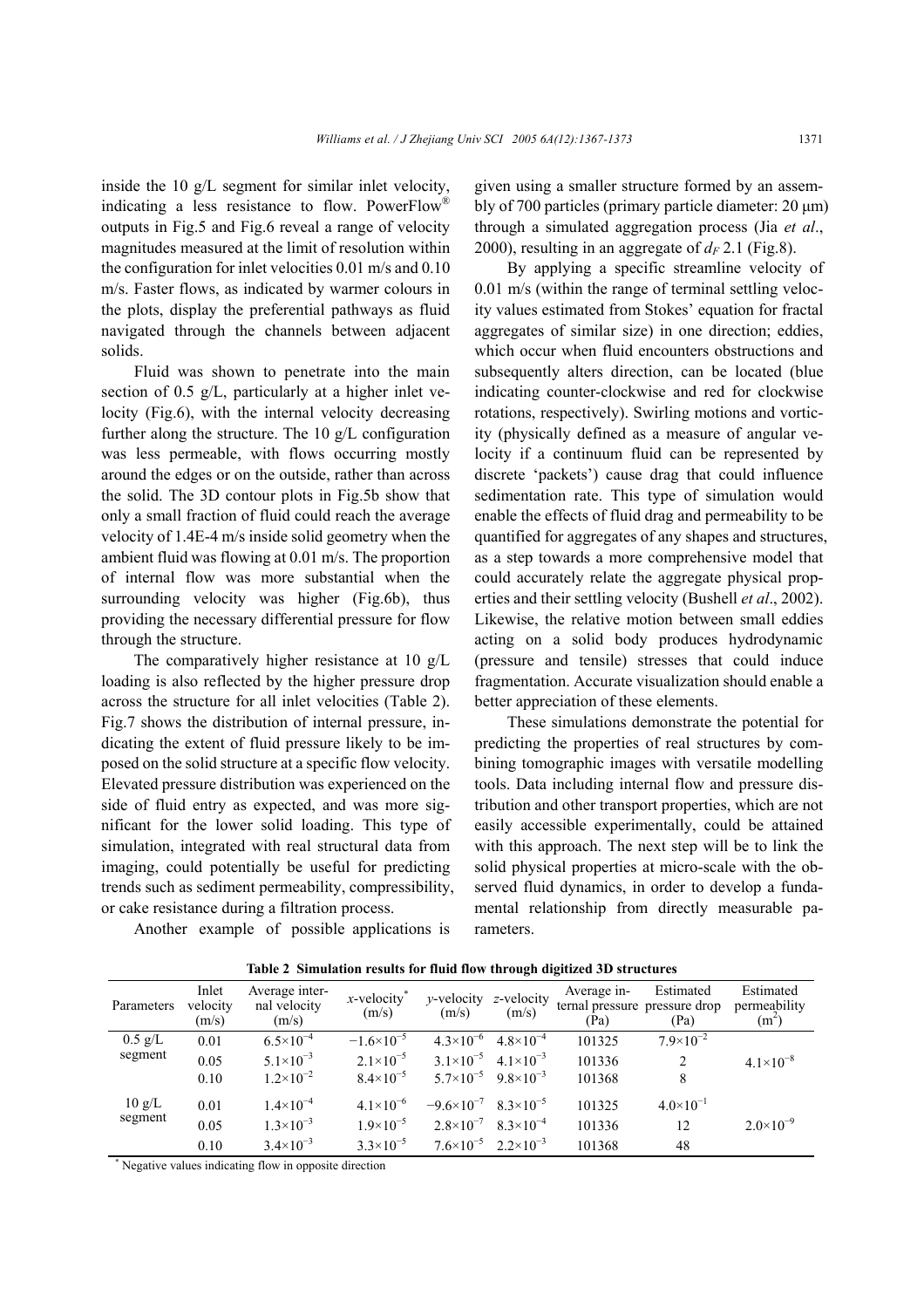

**Fig.5 PowerFlow® outputs showing velocity distribution and average velocity for (a) 0.5 g/L and (b) 10 g/L digitized segments. Simulation volume fluid velocity was 0.01 m/s**



**Fig.6 PowerFlow® outputs showing velocity distribution and average velocity for (a) 0.5 g/L and (b) 10 g/L digitized segments. Simulation volume fluid velocity was 0.10 m/s**



**Fig.7 PowerFlow® outputs showing pressure distribution for (a) 0.5 g/L and (b) 10 g/L digitized segments. Simulation volume fluid velocity was 0.10 m/s**

**Fig.8 Powerflow® simulations showing swirling motions** on a computer-generated aggregate with  $d_F$  of 2.1

# **CONCLUSION**

Structural imaging of aggregated systems in their native state can be conducted using confocal scanning laser microscopy and X-ray microtomography to produce high-resolution 3D images in a relatively non-destructive manner. High-resolution X-ray microtomographic method in particular, combined with robust fluid simulation, is a promising tool to provide invaluable insights into aggregate and sediment microstructure. The ability to derive performance information, such as fluid permeability, from laboratory based measurements of microstructure coupled with appropriate micro-scale physical and chemical simulations offers considerable potentials. Future work will include employing algorithms to analyse pore size distribution and structure within the sediments. It is anticipated that such methods will become increasingly important in enabling direct analysis of flow through aggregates and for predicting sediment compaction.